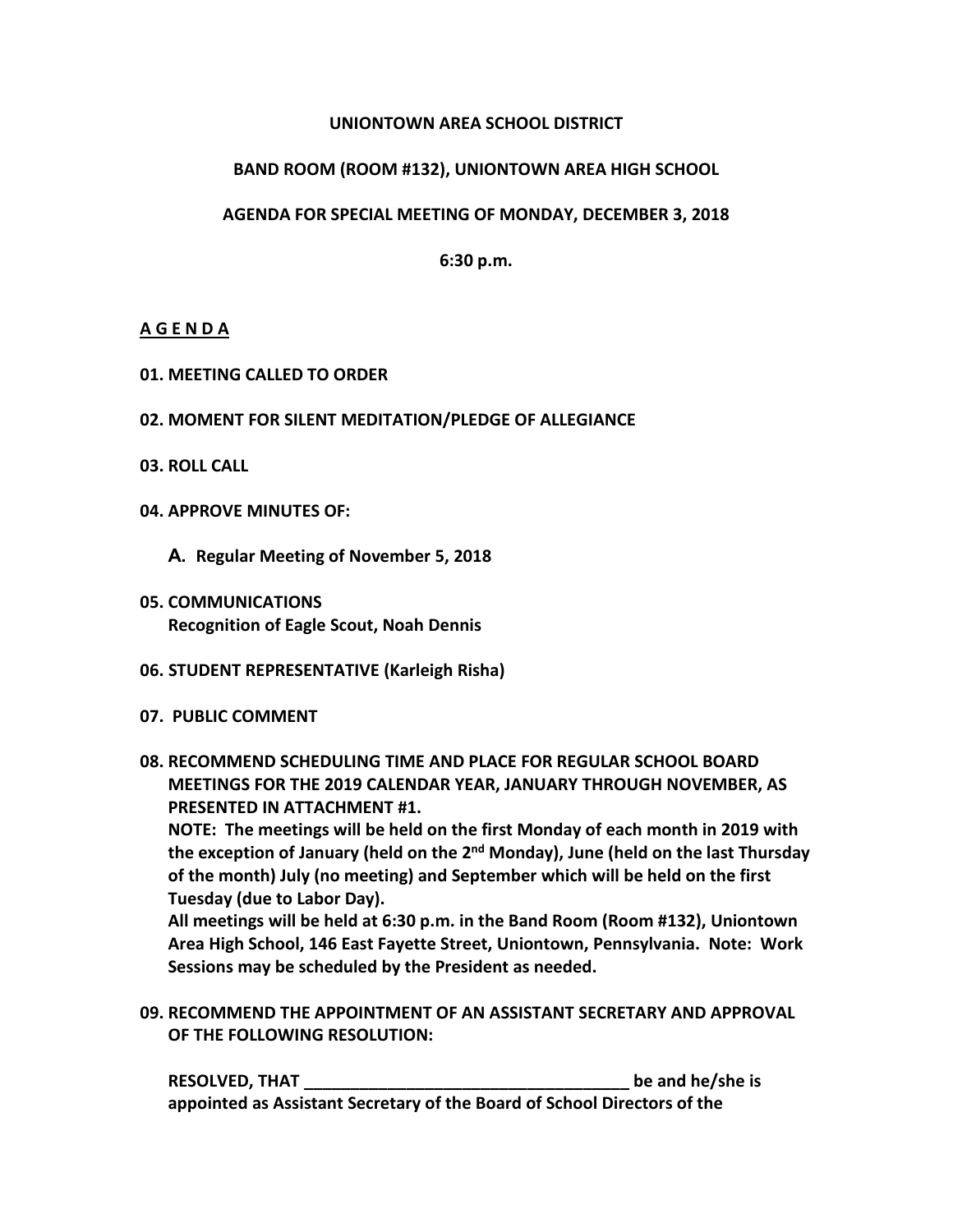**Uniontown Area School District, who shall, in the absence of the Secretary, perform the duties and exercise the powers of the Secretary. BE IT FURTHER RESOLVED, THAT the said \_\_\_\_\_\_\_\_\_\_\_\_\_\_\_\_\_\_\_\_\_\_\_\_\_\_\_\_\_\_\_\_ as Assistant Secretary, serve without compensation and post a bond in the amount of \$5,000.00, the premium therefore to be paid by the Uniontown Area School District.**

**10. RECOMMEND THE ADOPTION OF PROCEDURE TO GOVERN MEETINGS.**

**Note: Robert's Rules of Order have been adopted and utilized previously to govern meetings.**

**11. RECOMMEND ADOPTION OF THE VOTING ORDER.**

**Note: The present voting order for roll call votes is alphabetical, rotational on a continuous order with the President being called last.**

- **12. RECOMMEND APPROVAL AUTHORIZING THE PAYMENT OF UTILITIES, SALARIES, AND TRANSPORTATION WHEN DUE.**
- **13. RECOMMEND AUTHORIZING THE PRESIDENT TO APPOINT COMMITTEES.**

**Note: The following committees were utilized in 2019: Buildings and Grounds/Operations Education Finance/Personnel Policy/Procedures Student Activities Safety & Security Technology Transportation**

- **14. RECOMMEND THE APPOINTMENT OF TWO (2) SCHOOL DIRECTORS TO SERVE ON THE UNIONTOWN CITY RECREATION COMMISSION FOR ONE (1) YEAR:**
	- **a. \_\_\_\_\_\_\_\_\_\_\_\_\_\_\_\_\_\_\_\_\_\_\_\_\_\_\_\_\_\_\_\_\_\_\_\_\_\_\_\_ b. \_\_\_\_\_\_\_\_\_\_\_\_\_\_\_\_\_\_\_\_\_\_\_\_\_\_\_\_\_\_\_\_\_\_\_\_\_\_\_\_**

**Note: Directors must live in the City of Uniontown. Directors Neill and Rugola served in 2018.**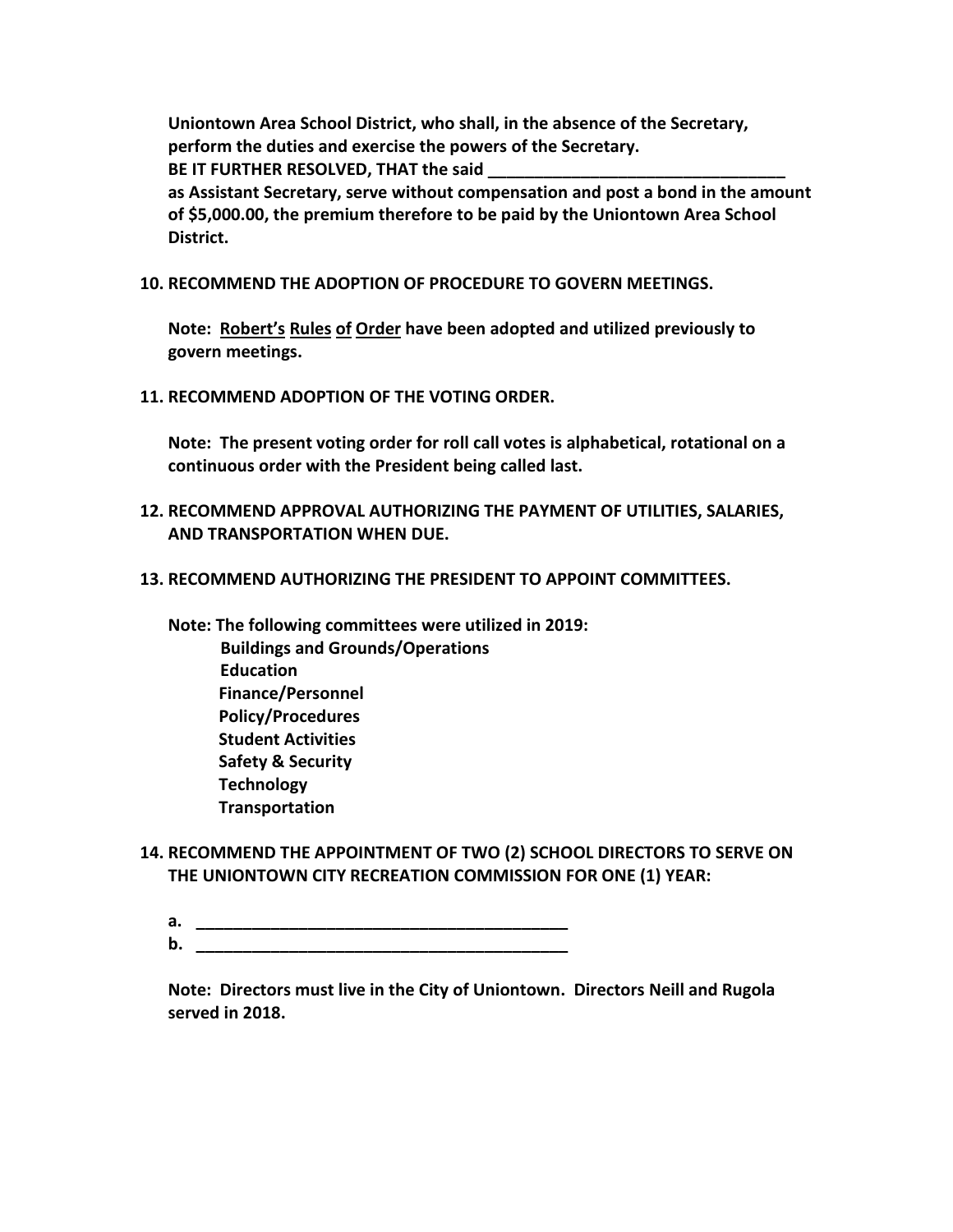- **15. RECOMMEND THE APPOINTMENT OF ONE (1) SCHOOL DIRECTOR TO SERVE ON THE JOINT OPERATING COMMITTEE OF THE FAYETTE COUNTY AREA CAREER & TECHNICAL INSTITUTE:**
	- **a. \_\_\_\_\_\_\_\_\_\_\_\_\_\_\_\_\_\_\_\_\_\_\_\_\_\_\_\_\_\_\_\_\_\_\_\_\_\_\_\_\_ (3 year term)**
		- **Note: Director Collier has 1 year remaining on his term. Director Clay has 2 years remaining on her term. Director Grahek's term has expired.**
- **16. RECOMMEND APPROVAL OF THE APPOINTMENT OF TWO (2) SCHOOL DIRECTORS TO THE P.S.B.A. LEGISLATIVE POLICY COUNCIL:**
	- **a. \_\_\_\_\_\_\_\_\_\_\_\_\_\_\_\_\_\_\_\_\_\_\_\_\_\_\_\_\_\_\_\_\_\_\_\_\_\_\_\_\_\_\_ (Chairperson) (Note: The P.S.B.A. recommends one person be appointed as Chairperson.) b. \_\_\_\_\_\_\_\_\_\_\_\_\_\_\_\_\_\_\_\_\_\_\_\_\_\_\_\_\_\_\_\_\_\_\_\_\_\_\_\_\_\_\_**

**Note: PSBA Representatives have voting privileges on important platform items at the Annual State Convention. Director Clay served as Chairperson and Director Grahek served as a representative in 2018.**

- **17. RECOMMEND THE APPOINTMENT OF ONE INDIVIDUAL AND ONE ALTERNATE TO SERVE ON THE EXECUTIVE COMMITTEE OF THE SOUTHWEST REGIONAL TAX BUREAU FOR ONE YEAR BEGINNING JANUARY UNTIL THE FIRST WEEK IN DECEMBER, 2019:**
	- **a. \_\_\_\_\_\_\_\_\_\_\_\_\_\_\_\_\_\_\_\_\_\_\_\_\_\_\_\_\_\_\_\_\_\_\_\_\_\_\_\_\_\_\_\_ b. \_\_\_\_\_\_\_\_\_\_\_\_\_\_\_\_\_\_\_\_\_\_\_\_\_\_\_\_\_\_\_\_\_\_\_\_\_\_\_\_\_\_\_\_ (Alternate)**

**Note: Director Rittenhouse served in 2018. Director Gerke was the alternate.**

- **18. RECOMMEND THE APPOINTMENT OF ONE INDIVIDUAL AND ONE ALTERNATE TO SERVE ON THE FAYETTE COUNTY TAX COLLECTION COMMITTEE FOR ONE YEAR BEGINNING JANUARY UNTIL THE FIRST WEEK IN DECEMBER, 2019:**
	- **a. \_\_\_\_\_\_\_\_\_\_\_\_\_\_\_\_\_\_\_\_\_\_\_\_\_\_\_\_\_\_\_\_\_\_\_\_\_\_\_\_\_\_\_\_\_ b.** (Alternate)

 **Note: Director Rittenhouse served in 2018. Director Gerke was the alternate.**

**19. RECOMMEND THE APPOINTMENT OF \_\_\_\_\_\_\_\_\_\_\_\_\_\_\_\_\_\_\_\_\_\_\_\_\_\_\_ AS DISTRICT SOLICITOR(S).**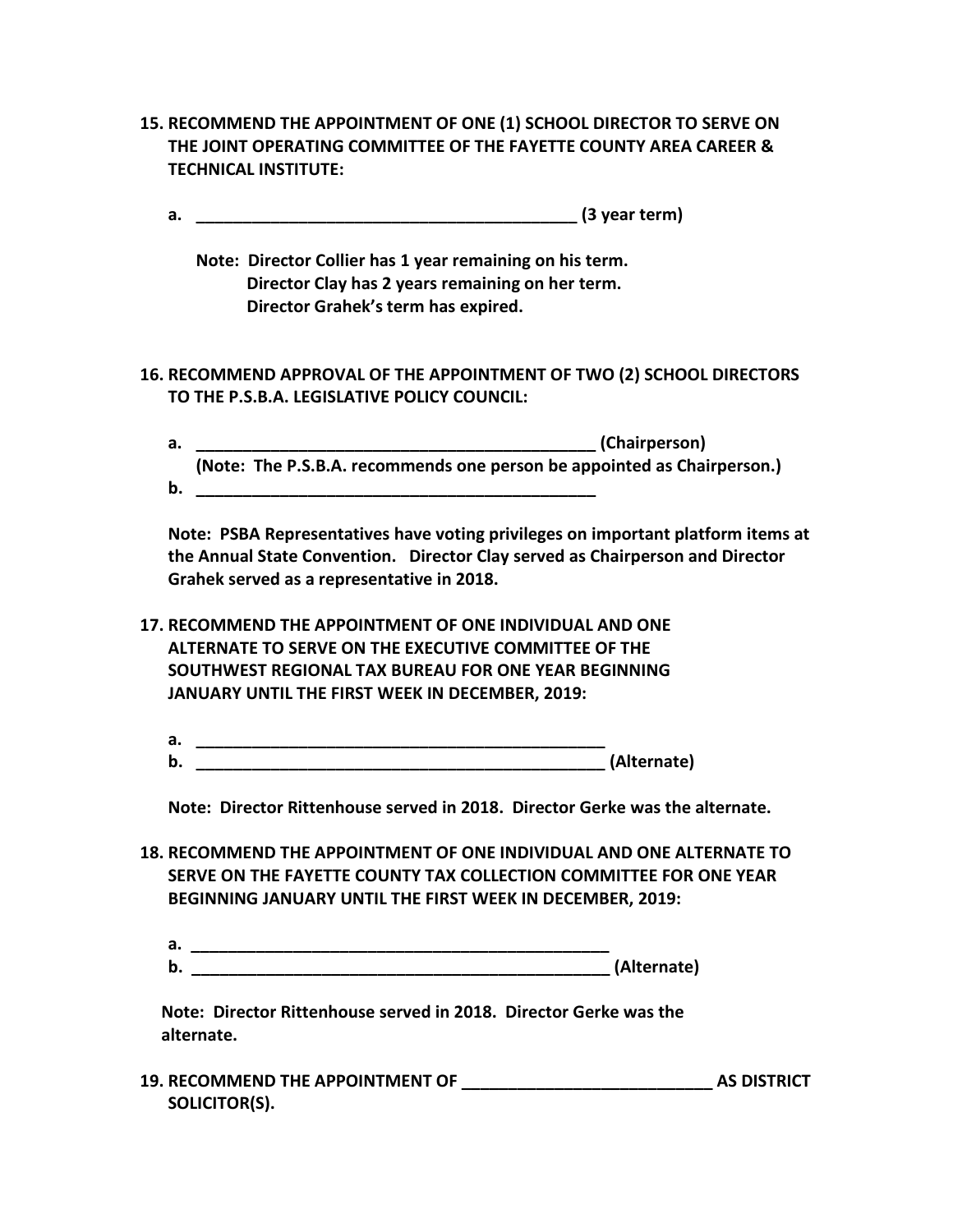# **20. THE FOLLOWING ITEMS ARE BEING PRESENTED FOR THE BOARD'S CONSIDERATION WITH ACTION TO BE TAKEN AS NOTED.**

## **A. BUILDINGS AND GROUNDS/OPERATIONS**

01. Recommend approval of the employment of Brenda Frey as a five hour part time cleaning person assigned to AJ McMullen School, as per the negotiated agreement with Service Employees International Union, Local 32BJ, effective Monday, December 3, 2018.

## **B. EDUCATION**

- 01. Recommend approval of the following addition(s) to professional substitute list at \$110 per day; contingent upon receipt of proper clearances and certificates:
	- a) Alyssa Loukota
	- b) Chelsea Feudale
	- c) Jessy Madison
	- d) Matthew Stackhouse
	- e) Nancy Llanza-Satterfield
	- f) Rebecca Hilton
	- g) Staci Brant

## **C. FINANCE/PERSONNEL**

- 01. Recommend approval of the following financial statements for October, 2018:
	- (a) General Fund Treasurer's Report
	- (b) Federal Funds Treasurer's Report
	- (c) Budget and Revenue Report
- 02. Recommend approval of payroll for November, 2018.
- 03. Recommend approval for payment of the following bills, authorizing and directing Officers of the Board for same:

| (a) General Fund                                                           |              |            |  |
|----------------------------------------------------------------------------|--------------|------------|--|
|                                                                            | \$695,446.63 |            |  |
|                                                                            | $\varsigma$  | 0.00       |  |
|                                                                            |              | \$4,626.72 |  |
| (c) Federal Funds                                                          |              |            |  |
|                                                                            |              | \$1,612.16 |  |
| I. Recommend approval of Act 1 of 2006 Tax Relief Act Resolution as preser |              |            |  |

## 04. Recommend approval of Act 1 of 2006 Tax Relief Act Resolution as presented In **ATTACHMENT #2.**

05**. (Information Item)** – Regarding 2018 Bond as presented in **ATTACHMENT #3.**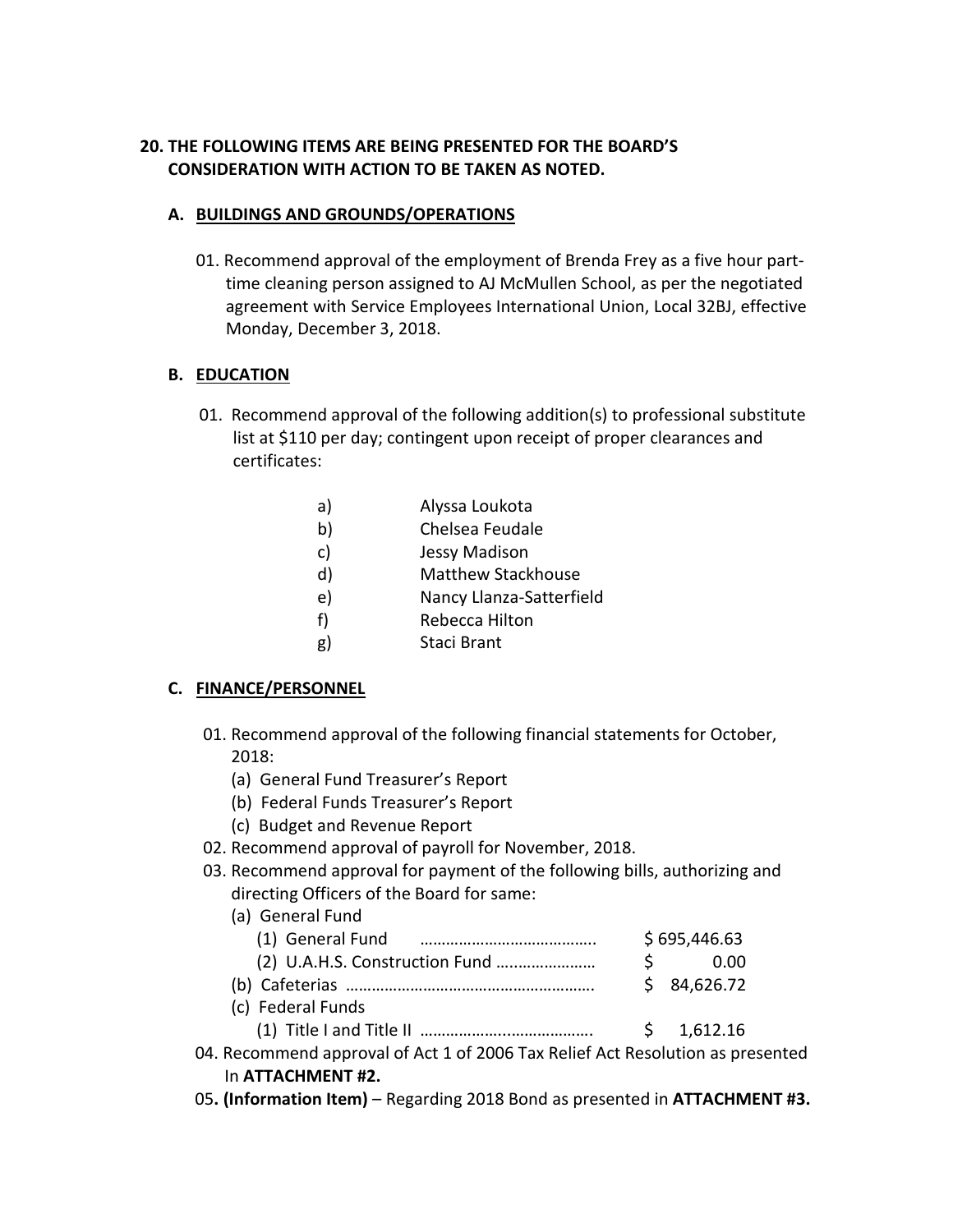06. Recommend approval of the following addition to the substitute list for secretaries clerks and aides at \$9.25 per hour. (a) Melinda Thompson

## **D. POLICY/PROCEDURES**

## **E. STUDENT ACTIVITIES**

- 01. Recommend acceptance of the resignation of Cortney Kezmarsky as dance chaperone at the High School effective 11/13/2018.
- 02. Recommend approval of the 2018-2019 Basketball Complimentary Ticket List as presented in **ATTACHMENT #4.**
- 03. Recommend approval for administration to move forward on withdrawing from the WPIAL for the 2019-2020 football season.
- 04. Recommend approval for Softball Spring Training in Cocoa Beach, Florida ( March 16 – 20, 2019) at no cost to the district. \*Note 3 school days will be missed.

## **F. SAFETY & SECURITY**

01. Recommend approval of the resignation of Kristin Lockhart as school security effective 11/21/2018.

#### **G. TECHNOLOGY**

#### **H. TRANSPORTATION**

#### **I. P.S.B.A. REPRESENTATIVE**

**J. INTERMEDIATE UNIT I REPRESENTATIVE (Kenneth G. Meadows)**

#### **K. CTI REPRESENTATIVES**